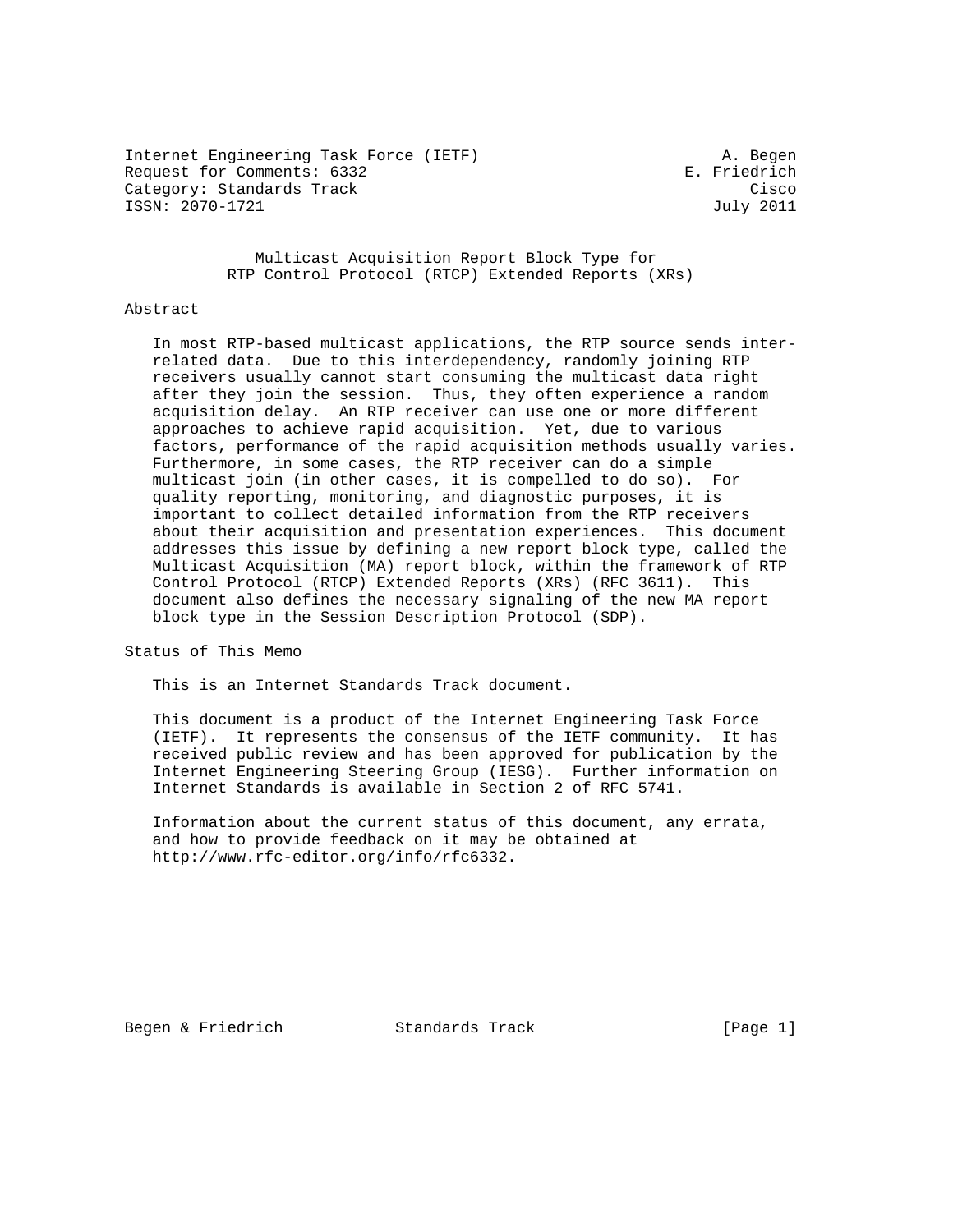# Copyright Notice

 Copyright (c) 2011 IETF Trust and the persons identified as the document authors. All rights reserved.

 This document is subject to BCP 78 and the IETF Trust's Legal Provisions Relating to IETF Documents (http://trustee.ietf.org/license-info) in effect on the date of publication of this document. Please review these documents carefully, as they describe your rights and restrictions with respect to this document. Code Components extracted from this document must include Simplified BSD License text as described in Section 4.e of the Trust Legal Provisions and are provided without warranty as described in the Simplified BSD License.

Table of Contents

| $2$ .                                 |           |                                                               |  |  |  |  | 4              |
|---------------------------------------|-----------|---------------------------------------------------------------|--|--|--|--|----------------|
| 3.                                    |           | Definitions                                                   |  |  |  |  | $\overline{4}$ |
| 4 <sub>1</sub>                        |           | Multicast Acquisition (MA) Report Block                       |  |  |  |  | $\overline{4}$ |
|                                       |           |                                                               |  |  |  |  | -5             |
|                                       | $4.1.1$ . | Status Code Rules for New MA Methods                          |  |  |  |  | 6              |
|                                       |           | Status Code Rules for the RAMS Method<br>4.1.2.               |  |  |  |  | 6              |
|                                       |           |                                                               |  |  |  |  |                |
|                                       |           | Vendor-Neutral Extensions 7<br>4.2.1.                         |  |  |  |  |                |
|                                       |           | 4.2.2. Private Extensions 10                                  |  |  |  |  |                |
| 5.                                    |           | Session Description Protocol Signaling 10                     |  |  |  |  |                |
| б.                                    |           | Security Considerations 11                                    |  |  |  |  |                |
| $7_{\scriptscriptstyle{\ddot{\,}}\,}$ |           |                                                               |  |  |  |  |                |
|                                       | 7.1.      |                                                               |  |  |  |  |                |
|                                       | 7.2.      | RTCP XR SDP Parameter 12                                      |  |  |  |  |                |
|                                       |           | 7.3. Multicast Acquisition Method Registry  12                |  |  |  |  |                |
|                                       |           | 7.4. Multicast Acquisition Report Block TLV Space Registry 12 |  |  |  |  |                |
|                                       |           | 7.5. Multicast Acquisition Status Code Space Registry 13      |  |  |  |  |                |
| 8.                                    |           |                                                               |  |  |  |  |                |
| 9.                                    |           |                                                               |  |  |  |  |                |
|                                       | 9 1       | Normative References 15                                       |  |  |  |  |                |
|                                       | 9.2.      | Informative References 15                                     |  |  |  |  |                |
|                                       |           |                                                               |  |  |  |  |                |

Begen & Friedrich Standards Track [Page 2]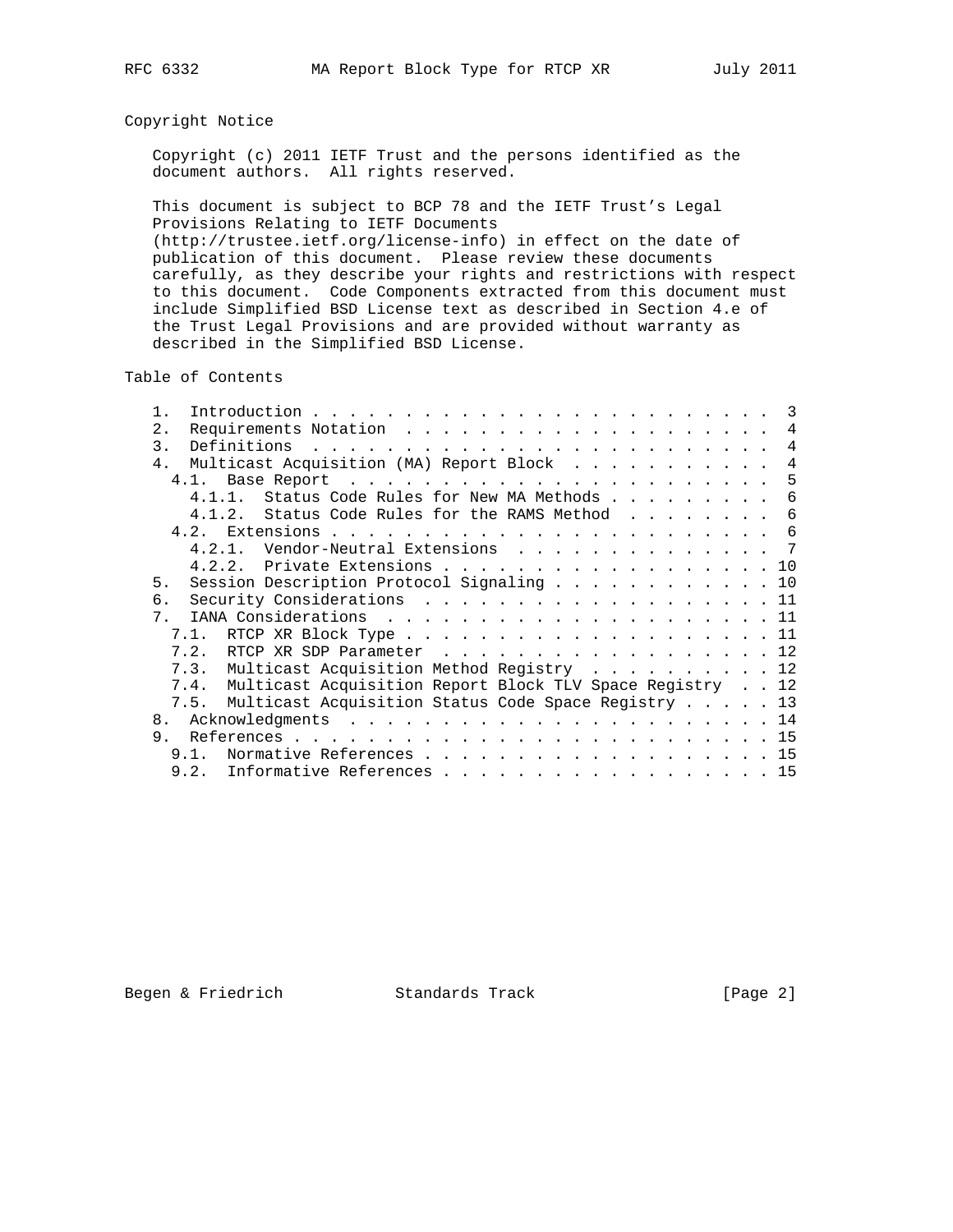# 1. Introduction

 The RTP Control Protocol (RTCP) is the out-of-band control protocol for applications that use the Real-time Transport Protocol (RTP) for media transport [RFC3550]. In addition to providing minimal control functionality to RTP entities, RTCP also enables a basic-level monitoring of RTP sessions via sender and receiver reports. More statistically detailed monitoring as well as application-specific monitoring are usually achieved through the RTCP Extended Reports (XRs) [RFC3611].

 In most RTP-based multicast applications such as the ones carrying video content, the RTP source sends inter-related data. Consequently, the RTP application may not be able to decode and present the data in an RTP packet before decoding the data in one or more earlier RTP packets and/or before acquiring some Reference Information about the content itself. Thus, RTP receivers that are randomly joining a multicast session often experience a random acquisition delay. In order to reduce this delay, [RFC6285] proposes an approach where an auxiliary unicast RTP session is established between a retransmission server and the joining RTP receiver. Over this unicast RTP session, the retransmission server provides the Reference Information, which is all the information the RTP receiver needs to rapidly acquire the multicast stream. This method is referred to as the Rapid Acquisition of Multicast RTP Sessions (RAMS). However, depending on the variability in the Source Filtering Group Management Protocol (SFGMP) processing times, the availability of network resources for rapid acquisition, and the nature of the RTP data, not all RTP receivers can acquire the multicast stream in the same amount of time. The performance of rapid acquisition may vary not only for different RTP receivers but also over time.

 To increase the visibility of the multicast service provider in its network, to diagnose slow multicast acquisition issues, and to collect the acquisition experiences of the RTP receivers, this document defines a new report block type, which is called the Multicast Acquisition (MA) report block, within the framework of RTCP XR. RTP receivers that use the method described in [RFC6285] may use this report every time they join a new multicast RTP session. RTP receivers that use a different method for rapid acquisition or those that do not use any method but rather do a simple multicast join may also use this report. This way, the multicast service provider can quantitatively compare the improvements achieved by different methods.

Begen & Friedrich Standards Track [Page 3]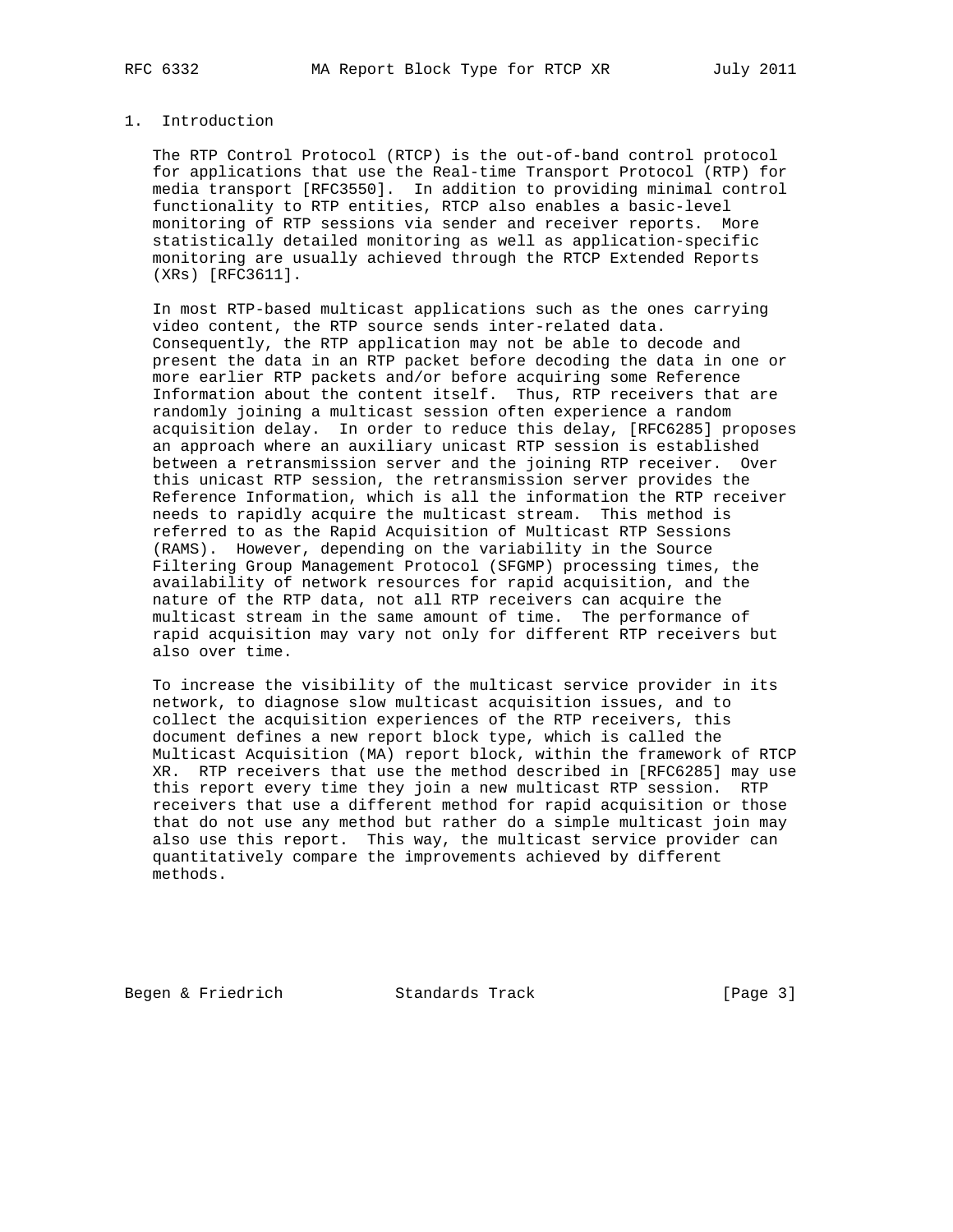## 2. Requirements Notation

 The key words "MUST", "MUST NOT", "REQUIRED", "SHALL", "SHALL NOT", "SHOULD", "SHOULD NOT", "RECOMMENDED", "NOT RECOMMENDED", "MAY", and "OPTIONAL" in this document are to be interpreted as described in [RFC2119].

3. Definitions

 This document uses the acronyms and definitions from Section 3 of [RFC6285].

4. Multicast Acquisition (MA) Report Block

 This section defines the format of the MA report block. The base report is payload independent. An extension mechanism is provided where further optional payload-independent and payload-specific information can be included in the report as desired.

 The OPTIONAL extensions that are defined in this document are primarily developed for the method presented in [RFC6285]. Other methods that provide rapid acquisition can define their own extensions to be used in the MA report block.

 The packet format for the RTCP XR is defined in Section 2 of [RFC3611]. Each XR packet has a fixed-length field for version, padding, reserved bits, payload type (PT), length, synchronization source (SSRC) of packet sender as well as a variable-length field for report blocks. In the XR packets, the PT field is set to XR (207).

 It is better to send the MA report block after all the necessary information is collected and computed. Partial reporting is generally not useful as it cannot give the full picture of the multicast acquisition, and it causes additional complexity in terms of report block matching and correlation. The MA report block is only sent as a part of an RTCP compound packet, and it is sent in the primary multicast session.

 The need for reliability of the MA report block is not any greater than other report blocks or types. If desired, the report block could be repeated for redundancy purposes while respecting the RTCP scheduling algorithms.

 Following the rules specified in [RFC3550], all integer fields in the base report and extensions defined below are carried in network-byte order, that is, most significant byte (octet) first, also known as big-endian. Unless otherwise stated, numeric constants are in decimal (base 10).

Begen & Friedrich Standards Track [Page 4]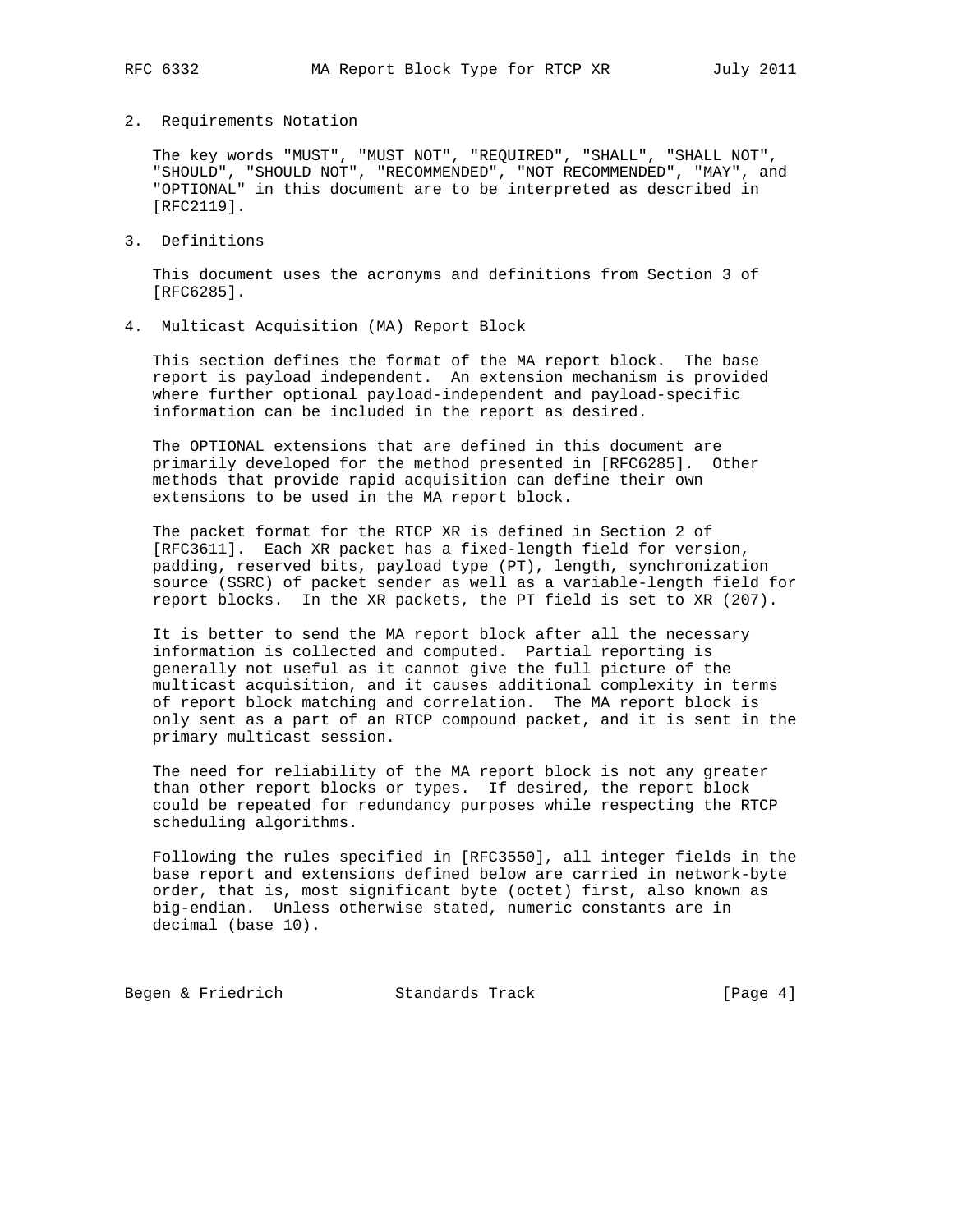# 4.1. Base Report

The base report format is shown in Figure 1.

 $0$  and  $1$  and  $2$  3 0 1 2 3 4 5 6 7 8 9 0 1 2 3 4 5 6 7 8 9 0 1 2 3 4 5 6 7 8 9 0 1 +-+-+-+-+-+-+-+-+-+-+-+-+-+-+-+-+-+-+-+-+-+-+-+-+-+-+-+-+-+-+-+-+ BT=11 | MA Method | Block Length +-+-+-+-+-+-+-+-+-+-+-+-+-+-+-+-+-+-+-+-+-+-+-+-+-+-+-+-+-+-+-+-+ SSRC of the Primary Multicast Stream +-+-+-+-+-+-+-+-+-+-+-+-+-+-+-+-+-+-+-+-+-+-+-+-+-+-+-+-+-+-+-+-+ Status | Rsvd. +-+-+-+-+-+-+-+-+-+-+-+-+-+-+-+-+-+-+-+-+-+-+-+-+-+-+-+-+-+-+-+-+

Figure 1: Base Report Format for the MA Report Block

- o BT (8 bits): Field that denotes the type for this block format. The MA report block is identified by the constant 11.
- o MA Method (8 bits): Field that denotes the type of the MA method (e.g., simple join, RAMS, etc.). See Section 7.3 for the values registered with IANA.
- o Block Length (16 bits): The length of this report block, including the header, in 32-bit words minus one.
- o SSRC of the Primary Multicast Stream (32 bits): Field that denotes the SSRC of the primary multicast stream.
- o Status (16 bits): Field that denotes the status code for the MA operation.

 This document defines several status codes and registers them with IANA in Section 7.5. If a new vendor-neutral status code will be defined, it MUST be registered with IANA according to the guidelines specified in Section 7.5. If the new status code is intended to be used privately by a vendor, there is no need for IANA management. Section 4.2.2 defines how a vendor defines and uses private extensions to convey its messages.

 To indicate use of a private extension, the RTP receiver MUST set the Status field to zero. A private extension MUST NOT be used in an XR unless the RTP receiver knows from out-of-band methods that the entity that will receive and process the XR understands the private extension.

 o Rsvd. (16 bits): The RTP receiver MUST set this field to zero. The recipient MUST ignore this field when received.

Begen & Friedrich Standards Track [Page 5]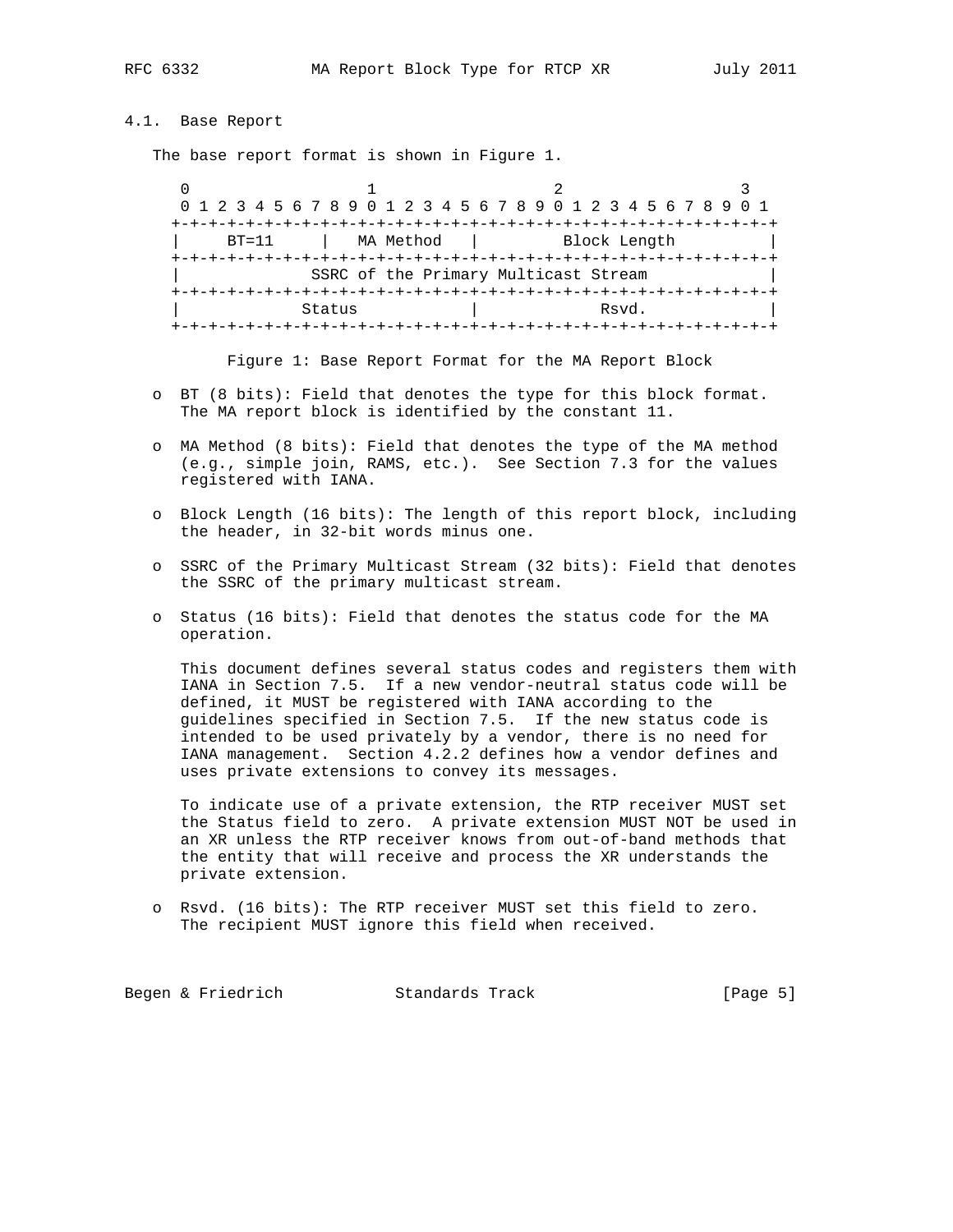If the multicast join was successful, meaning that at least one multicast packet was received, some additional information MUST be appended to the base report as described in Section 4.2.1.

4.1.1. Status Code Rules for New MA Methods

 Different MA methods usually use different status codes, although some status codes (e.g., a code indicating that multicast join has failed) can be common among multiple MA methods. The status code reported in the base report MUST always be within the scope of the particular MA method specified in the MA Method field.

 In certain MA methods, the RTP receiver can generate a status code for its multicast acquisition attempt or can be told by another network element or RTP endpoint what the current status is via a response code. In such cases, the RTP receiver MAY report the value of the received response code as its status code if the response code has a higher priority. Each MA method needs to outline the rules pertaining to its response and status codes so that RTP receiver implementations can determine what to report in any given scenario.

4.1.2. Status Code Rules for the RAMS Method

 In this section, we provide the status code rules for the RAMS method described in [RFC6285].

 Section 11.6 of [RFC6285] defines several response codes. The 1xx and 2xx-level response codes are informational and success response codes, respectively. If the RTP receiver receives a 1xx- or 2xx level response code, then the RTP receiver MUST use one of the 1xxx level status codes defined in Section 7.5 of this document. If the RTP receiver receives a 4xx- or 5xx-level response code (indicating receiver-side and server-side errors, respectively), then the RTP receiver MUST use the response code as its status code. In other words, the 4xx- and 5xx-level response codes have a higher priority than the 1xxx-level status codes.

# 4.2. Extensions

 To improve the reporting scope, it might be desirable to define new fields in the MA report block. Such fields are to be encoded as TLV elements as described below and sketched in Figure 2:

 o Type: A single-octet identifier that defines the type of the parameter represented in this TLV element.

Begen & Friedrich Standards Track [Page 6]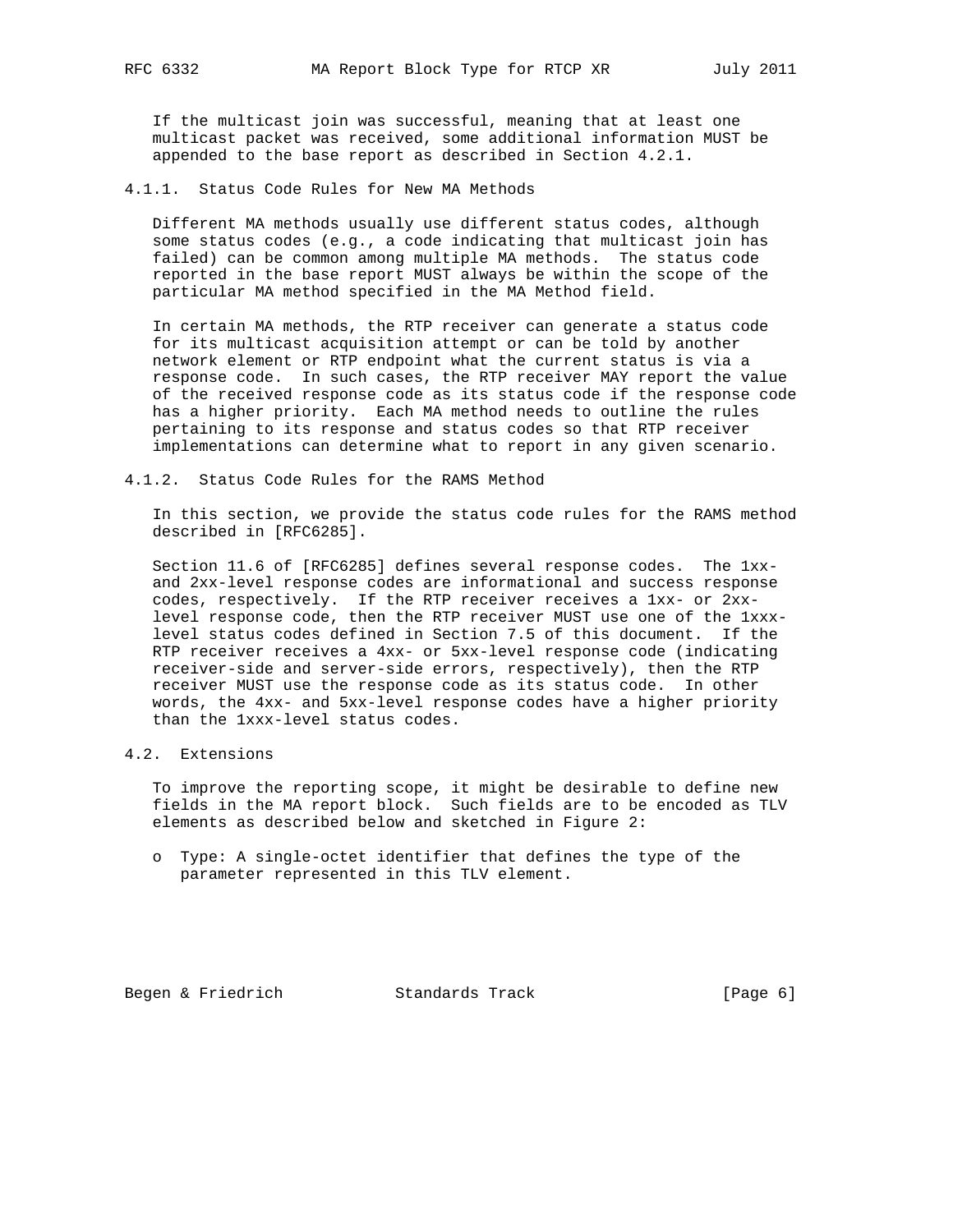- o Length: A two-octet field that indicates the length (in octets) of the TLV element excluding the Type and Length fields and the 8-bit Reserved field between them. Note that this length does not include any padding that is needed for alignment.
- o Value: Variable-size set of octets that contains the specific value for the parameter.

 In the extensions, the Reserved field MUST be set to zero and ignored on reception. If a TLV element does not fall on a 32-bit boundary, the last word MUST be padded to the boundary using further bits set to zero.

 In the MA report block, the RTP receiver MUST place any vendor neutral or private extension after the base report.

|  |  |      |  |  | 0 1 2 3 4 5 6 7 8 9 0 1 2 3 4 5 6 7 8 9 0 1 2 3 4 5 6 7 8 9 0 1 |  |          |  |       |  |  |  |  |        |  |  |  |  |
|--|--|------|--|--|-----------------------------------------------------------------|--|----------|--|-------|--|--|--|--|--------|--|--|--|--|
|  |  |      |  |  |                                                                 |  |          |  |       |  |  |  |  |        |  |  |  |  |
|  |  | Type |  |  |                                                                 |  | Reserved |  |       |  |  |  |  | Length |  |  |  |  |
|  |  |      |  |  |                                                                 |  |          |  |       |  |  |  |  |        |  |  |  |  |
|  |  |      |  |  |                                                                 |  |          |  | Value |  |  |  |  |        |  |  |  |  |
|  |  |      |  |  |                                                                 |  |          |  |       |  |  |  |  |        |  |  |  |  |

Figure 2: Structure of a TLV Element

# 4.2.1. Vendor-Neutral Extensions

 If the goal in defining new TLV elements is to extend the report block in a vendor-neutral manner, they need to be registered with IANA according to the guidelines provided in Section 7.4.

 This document defines several vendor-neutral extensions. First, we present the TLV elements that can be used by any RTP-based multicast application.

 o RTP Seqnum of the First Multicast Packet (16 bits): TLV element that specifies the RTP sequence number of the first multicast packet received for the primary multicast stream. If the multicast join was successful, this element MUST be included. If no multicast packet has been received, this element MUST NOT exist in the report block.

Type: 1

 o SFGMP Join Time (32 bits): TLV element that denotes the greater of zero or the time difference (in ms) between the instant the SFGMP Join message was sent and the instant the first packet was

Begen & Friedrich Standards Track [Page 7]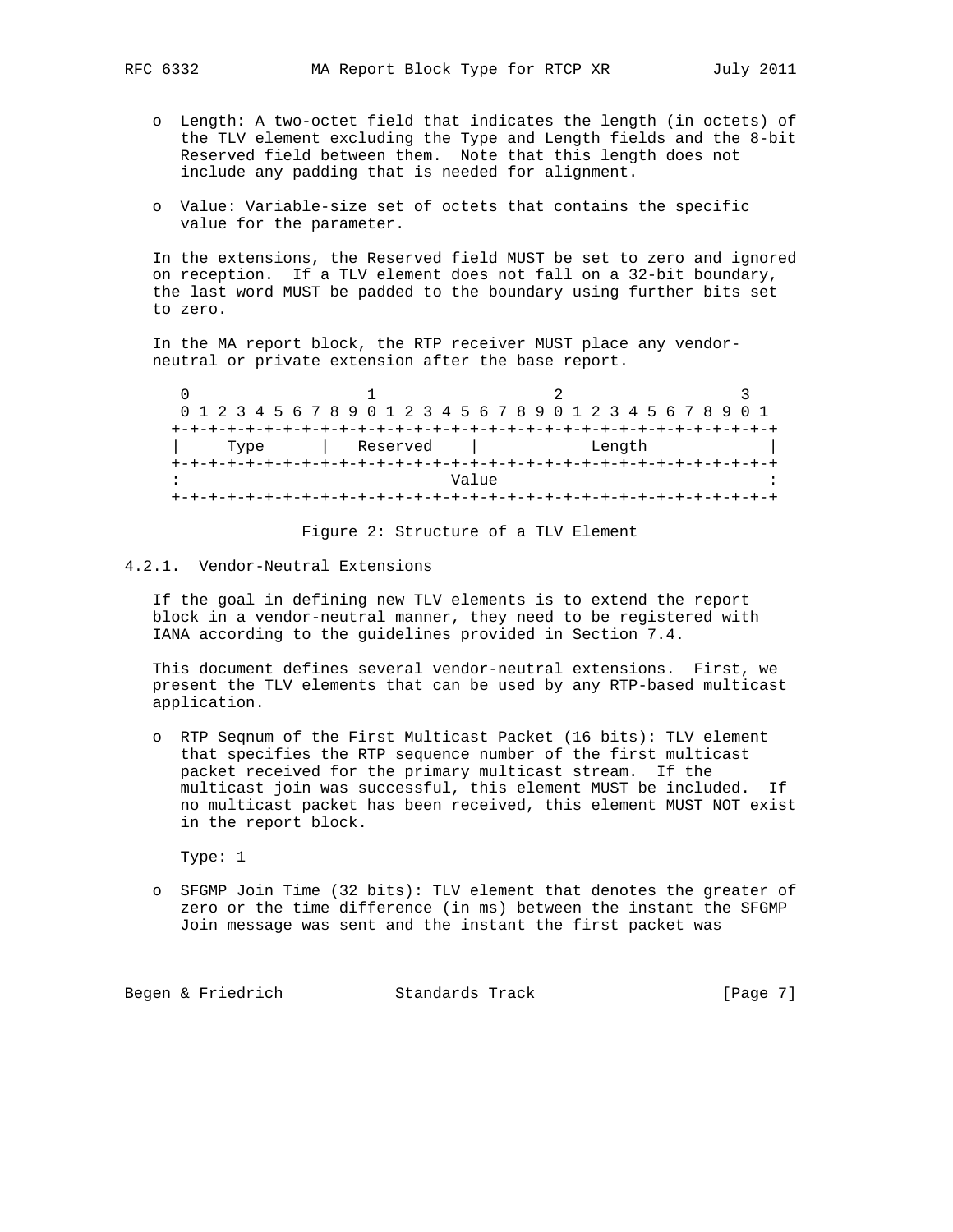received in the multicast session. If the multicast join was successful, this element MUST be included. If no multicast packet has been received, this element MUST NOT exist in the report block.

Type: 2

 o Application Request-to-Multicast Delta Time (32 bits): OPTIONAL TLV element that denotes the time difference (in ms) between the instant the application became aware it would join a new multicast session and the instant the first RTP packet was received from the primary multicast stream. If no such packet has been received, this element MUST NOT exist in the report block.

Type: 3

 o Application Request-to-Presentation Delta Time (32 bits): OPTIONAL TLV element that denotes the time difference (in ms) between the instant the application became aware it would join a new multicast session and the instant the media was first presented. If the RTP receiver cannot successfully present the media, this element MUST NOT exist in the report block.

Type: 4

 We next present the TLV elements that can be used when the RTP receiver supports and uses the RAMS method described in [RFC6285]. However, if the RTP receiver does not send a rapid acquisition request, the following TLV elements MUST NOT exist in the MA report block. Some elements may or may not exist depending on whether or not the RTP receiver receives any packet from the unicast burst and/or the primary multicast stream. These are explained below.

 o Application Request-to-RAMS Request Delta Time (32 bits): OPTIONAL TLV element that denotes the time difference (in ms) between the instant the application became aware it would request a rapid acquisition and the instant the rapid acquisition request was actually sent by the application.

Type: 11

 o RAMS Request-to-RAMS Information Delta Time (32 bits): OPTIONAL TLV element that denotes the time difference (in ms) between the instant the rapid acquisition request was sent and the instant the

Begen & Friedrich Standards Track [Page 8]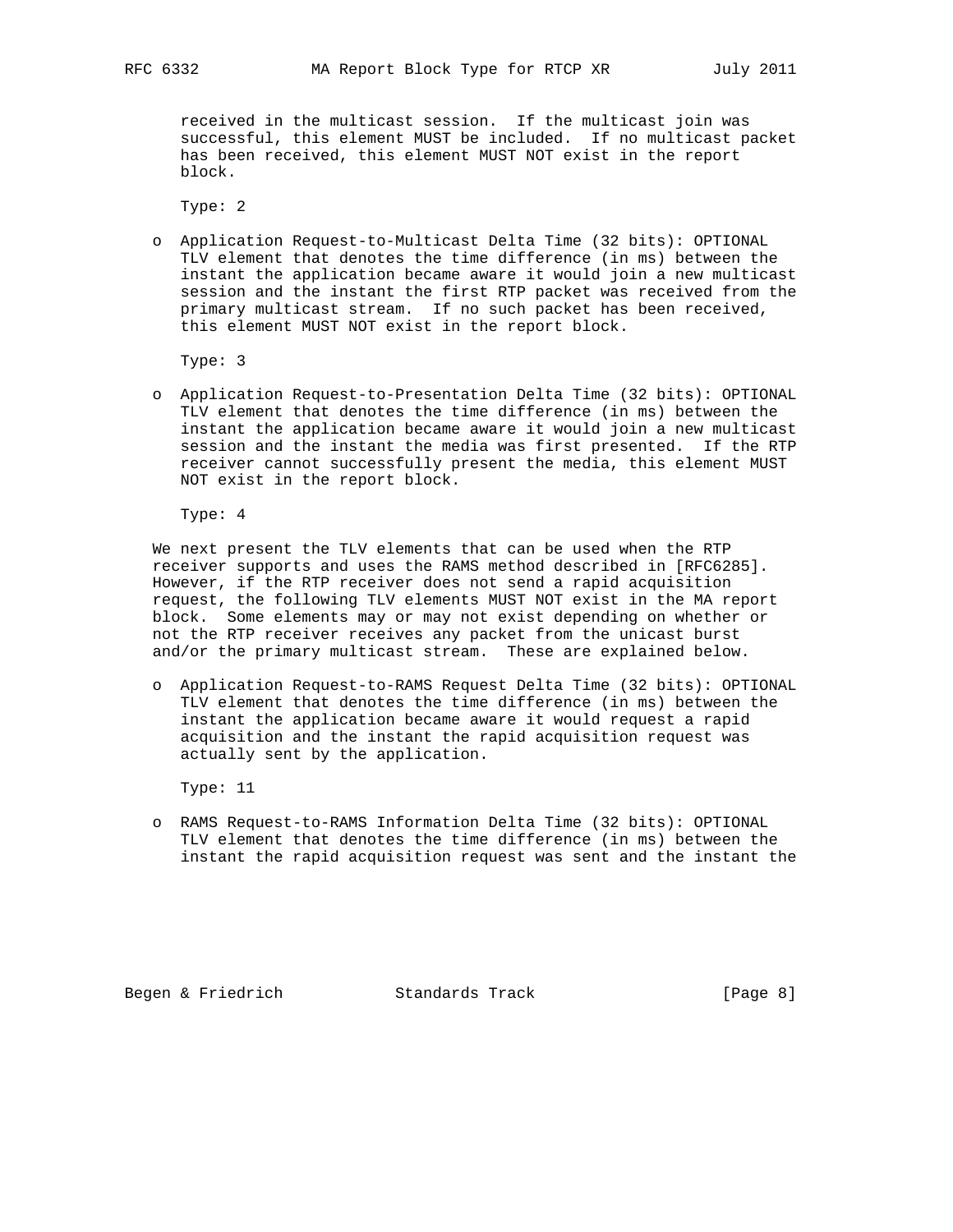first RAMS Information message was received in the unicast session. If no such message has been received, this element MUST NOT exist in the report block.

Type: 12

 o RAMS Request-to-Burst Delta Time (32 bits): OPTIONAL TLV element that denotes the time difference (in ms) between the instant the rapid acquisition request was sent and the instant the first burst packet was received in the unicast session. If no burst packet has been received, this element MUST NOT exist in the report block.

Type: 13

 o RAMS Request-to-Multicast Delta Time (32 bits): OPTIONAL TLV element that denotes the time difference (in ms) between the instant the rapid acquisition request was sent and the instant the first RTP packet was received from the primary multicast stream. If no such packet has been received, this element MUST NOT exist in the report block.

Type: 14

 o RAMS Request-to-Burst-Completion Delta Time (32 bits): OPTIONAL TLV element that denotes the time difference (in ms) between the instant the rapid acquisition request was sent and the instant the last burst packet was received in the unicast session. If no burst packet has been received, this element MUST NOT exist in the report block.

Type: 15

 o Number of Duplicate Packets (32 bits): OPTIONAL TLV element that denotes the number of duplicate packets due to receiving the same packet in both unicast and primary multicast RTP sessions. If no RTP packet has been received from the primary multicast stream, this element MUST NOT exist. If no burst packet has been received in the unicast session, the value of this element MUST be set to zero.

Type: 16

 o Size of Burst-to-Multicast Gap (32 bits): OPTIONAL TLV element that denotes the greater of zero or the difference between the sequence number of the first multicast packet (received from the primary multicast stream) and the sequence number of the last burst packet minus 1 (considering the wrapping of the sequence

Begen & Friedrich Standards Track [Page 9]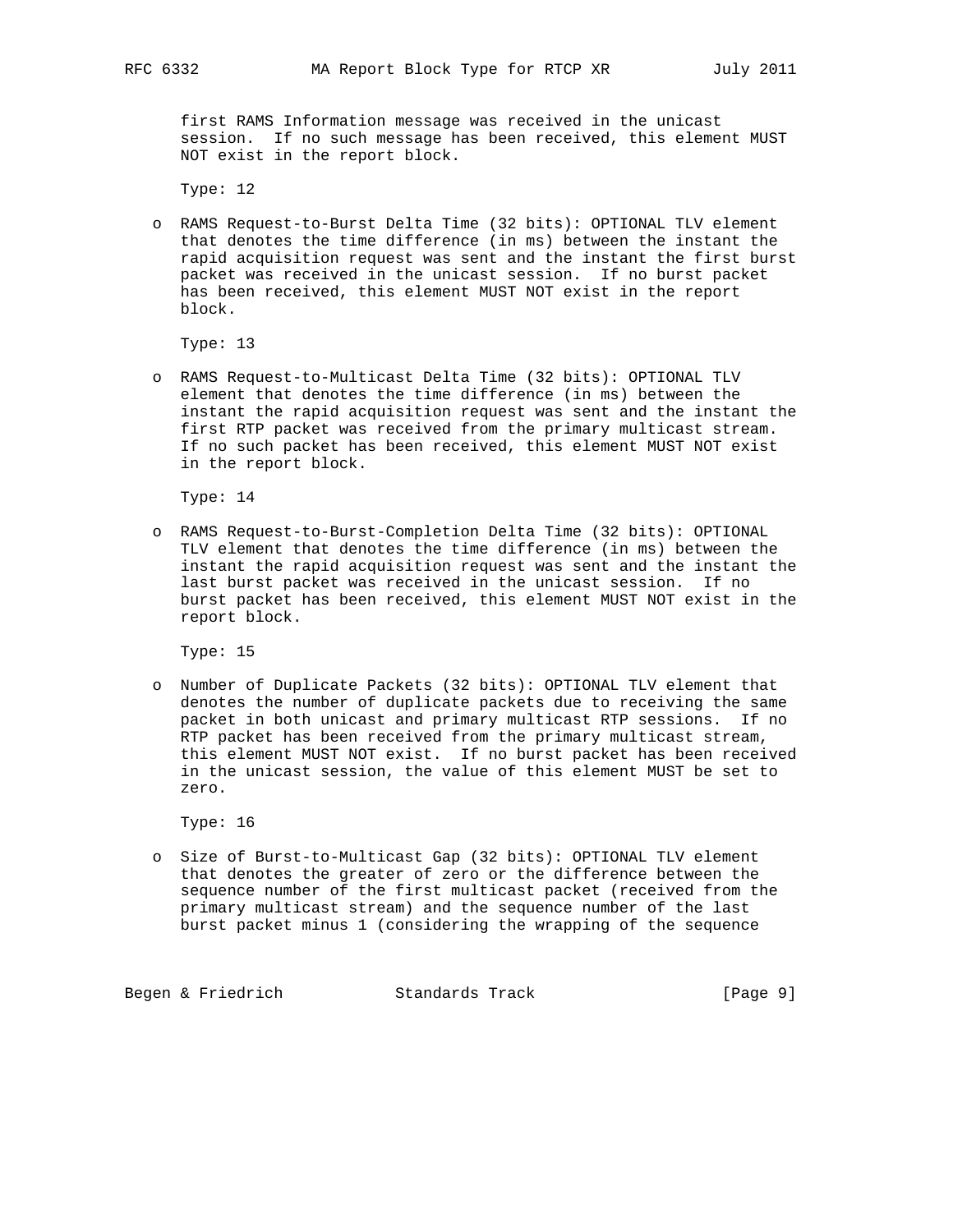numbers). If no burst packet has been received in the unicast session or no RTP packet has been received from the primary multicast stream, this element MUST NOT exist in the report block.

Type: 17

# 4.2.2. Private Extensions

 It is desirable to allow vendors to use private extensions in TLV format. The range of [128-254] of TLV Types is reserved for private extensions. IANA management for these extensions is unnecessary; they are the responsibility of individual vendors.

 Implementations use the structure depicted in Figure 3 for private extensions. Here, the private enterprise numbers are used from http://www.iana.org. This will ensure the uniqueness of the private extensions and avoid any collision.

|      |          | 0 1 2 3 4 5 6 7 8 9 0 1 2 3 4 5 6 7 8 9 0 1 2 3 4 5 6 7 8 9 |  |
|------|----------|-------------------------------------------------------------|--|
|      |          |                                                             |  |
| Type | Reserved | Length                                                      |  |
|      |          |                                                             |  |
|      |          | Enterprise Number                                           |  |
|      |          |                                                             |  |
|      |          | Value                                                       |  |
|      |          |                                                             |  |

## Figure 3: Structure of a Private Extension

## 5. Session Description Protocol Signaling

 A new unilateral parameter is defined for the MA report block to be used with the Session Description Protocol (SDP) [RFC4566]. In the following ABNF [RFC5234], xr-format is used as defined in [RFC3611].

> xr-format =/ multicast-acq-ext multicast-acq-ext = "multicast-acq"

 Refer to Section 5.1 of [RFC3611] for a detailed description and the full syntax of the 'rtcp-xr' attribute.

Begen & Friedrich Standards Track [Page 10]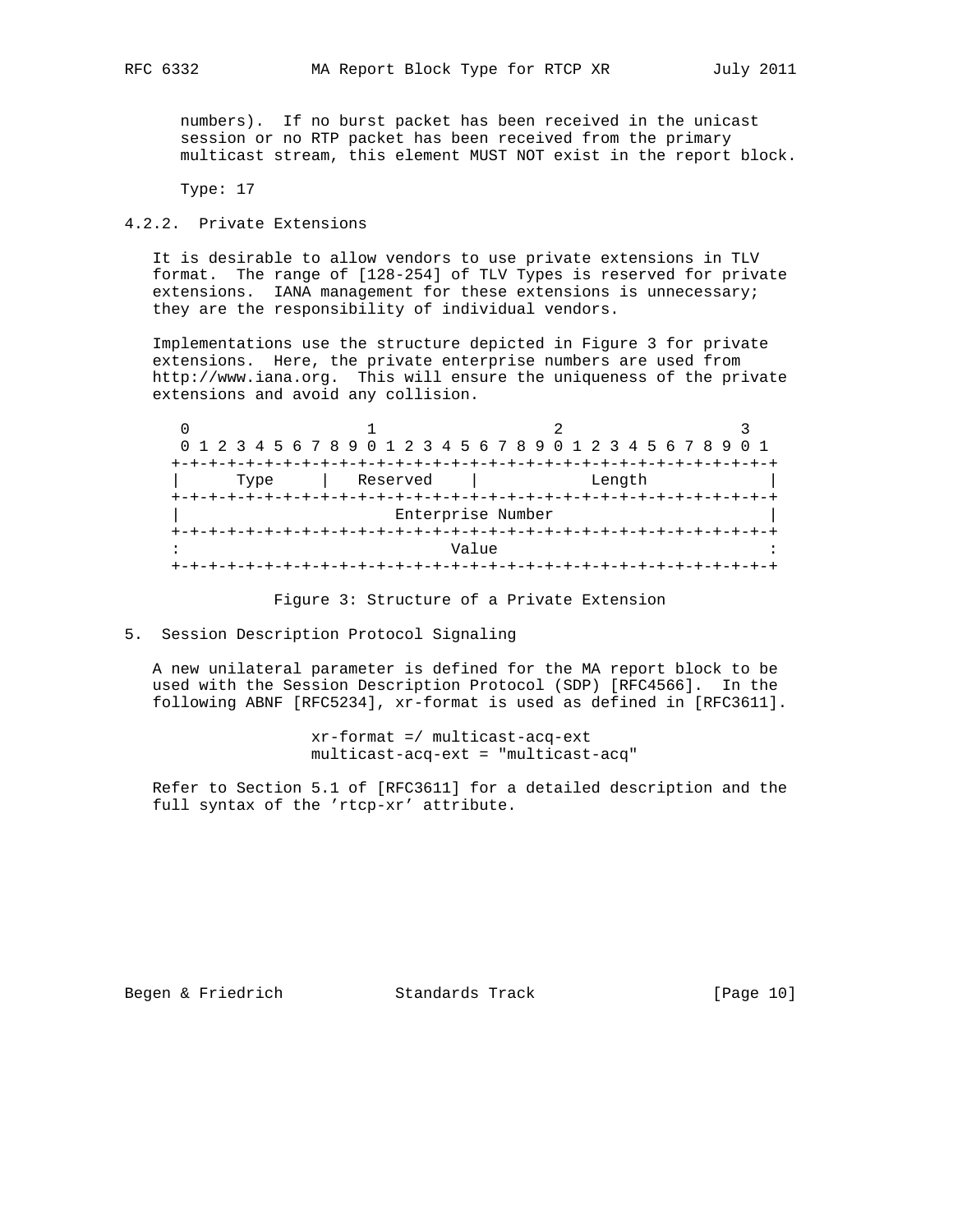## 6. Security Considerations

 The security considerations of [RFC3611] apply in this document as well.

 The information contained in MA reports could be stolen as with any other RTCP reports if proper protection mechanism(s) are not in place. If desired, similar to other RTCP XRs, the MA reports MAY be protected by using Secure RTP (SRTP) and Secure RTP Control Protocol (SRTCP) [RFC3711].

 Malicious sniffing or otherwise obtaining MA report blocks can reveal performance characteristics of the RTP service and underlying network. This information is mostly available to an observer with the ability to capture RTP and RTCP session traffic. The contents and value of any private extension need to be studied when considering the necessity to secure the MA reports since application level performance data might be present that is not otherwise available to an attacker, as with the required fields and vendor neutral extensions.

 Using the MA reports to provide feedback into the acquisition of the multicast streams can introduce possible additional security implications. If a forged or otherwise modified MA report is received for an earlier acquisition attempt, invalid data can be used as input in later rapid acquisition attempts. For example, incorrectly small SFGMP join times could cause the unicast burst to be too short, leading to gaps in sequence numbers in the approach discussed in [RFC6285]. Additionally, forged reports could give the appearance that rapid acquisition is performing correctly when it is in fact failing, or vice versa. While integrity protection can be achieved in different ways, we RECOMMEND the use of SRTCP [RFC3711].

7. IANA Considerations

 The following contact information is provided for all registrations in this document:

 Ali Begen abegen@cisco.com

7.1. RTCP XR Block Type

 Type value 11 has been registered with IANA for the "Multicast Acquisition Report Block" in the RTCP XR Block Type Registry.

Begen & Friedrich Standards Track [Page 11]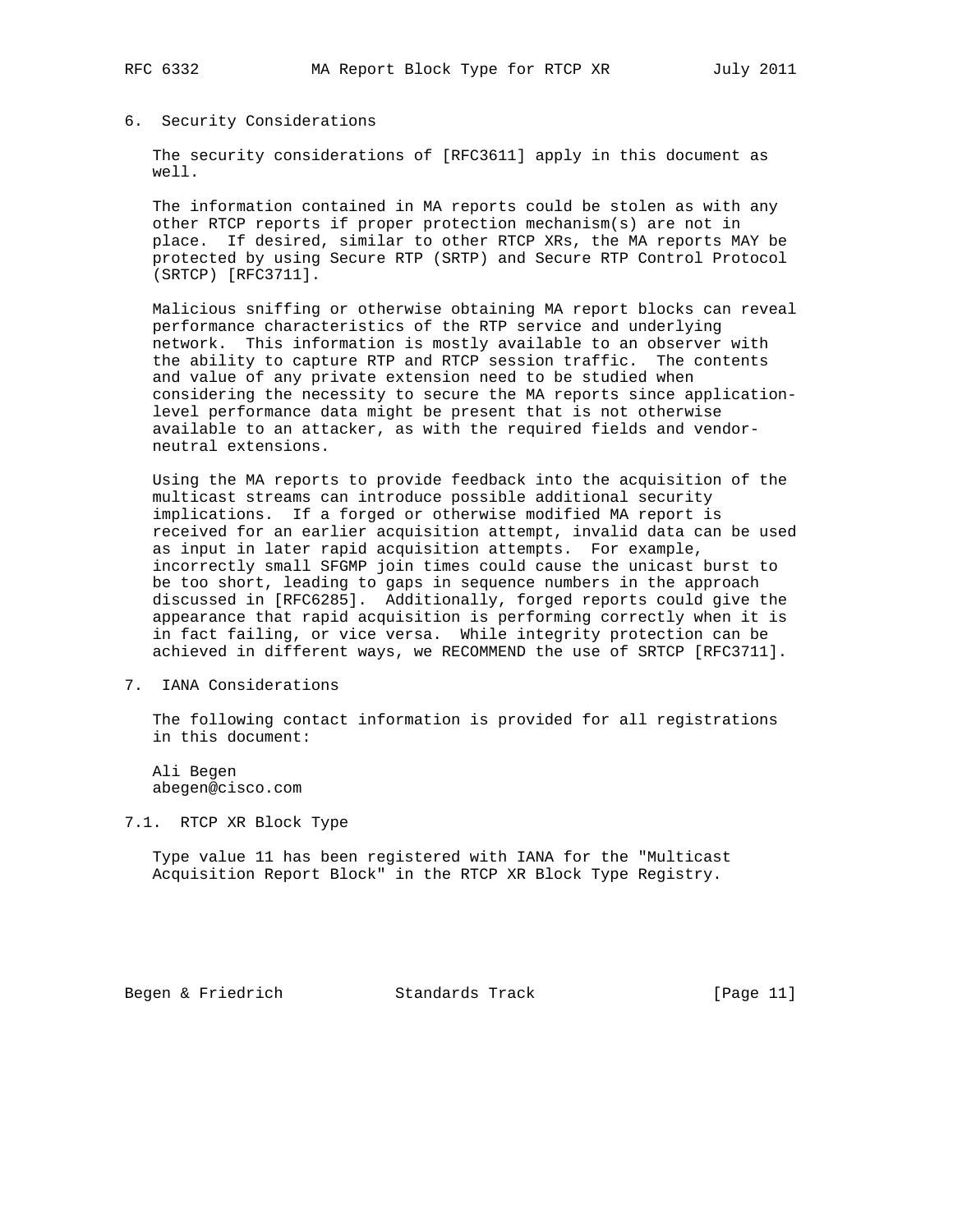# 7.2. RTCP XR SDP Parameter

 The SDP [RFC4566] parameter 'multicast-acq' for the 'rtcp-xr' attribute has been registered in the RTCP XR SDP Parameters Registry.

## 7.3. Multicast Acquisition Method Registry

 A new IANA registry for the MA methods has been created. The registry is called the "Multicast Acquisition Method Registry". This registry is to be managed by IANA according to the Specification Required policy of [RFC5226].

 The length of the MA Method field is a single octet, allowing 256 values. The registry is initialized with the following entries:

|           | MA Method Description            | Reference              |
|-----------|----------------------------------|------------------------|
|           |                                  |                        |
|           | Reserved                         | [RFC6332]              |
|           | Simple join (No explicit method) | [RFC6332]              |
|           | <b>RAMS</b>                      | [RFC6285]              |
| $3 - 254$ | Unassigned                       | Specification Required |
| 255       | Reserved                         | [RFC6332]              |

The MA Method values 0 and 255 are reserved for future use.

 Any registration for an unassigned value needs to contain the following information:

- o Contact information of the one doing the registration, including at least name, address, and email.
- o A detailed description of how the MA method works.

7.4. Multicast Acquisition Report Block TLV Space Registry

 A new IANA TLV space registry for the MA report block extensions has been created. The registry is called the "Multicast Acquisition Report Block TLV Space Registry". This registry is to be managed by the IANA according to the Specification Required policy of [RFC5226].

 The length of the Type field in the TLV elements is a single octet, allowing 256 values. The registry is initialized with the following entries:

Begen & Friedrich Standards Track [Page 12]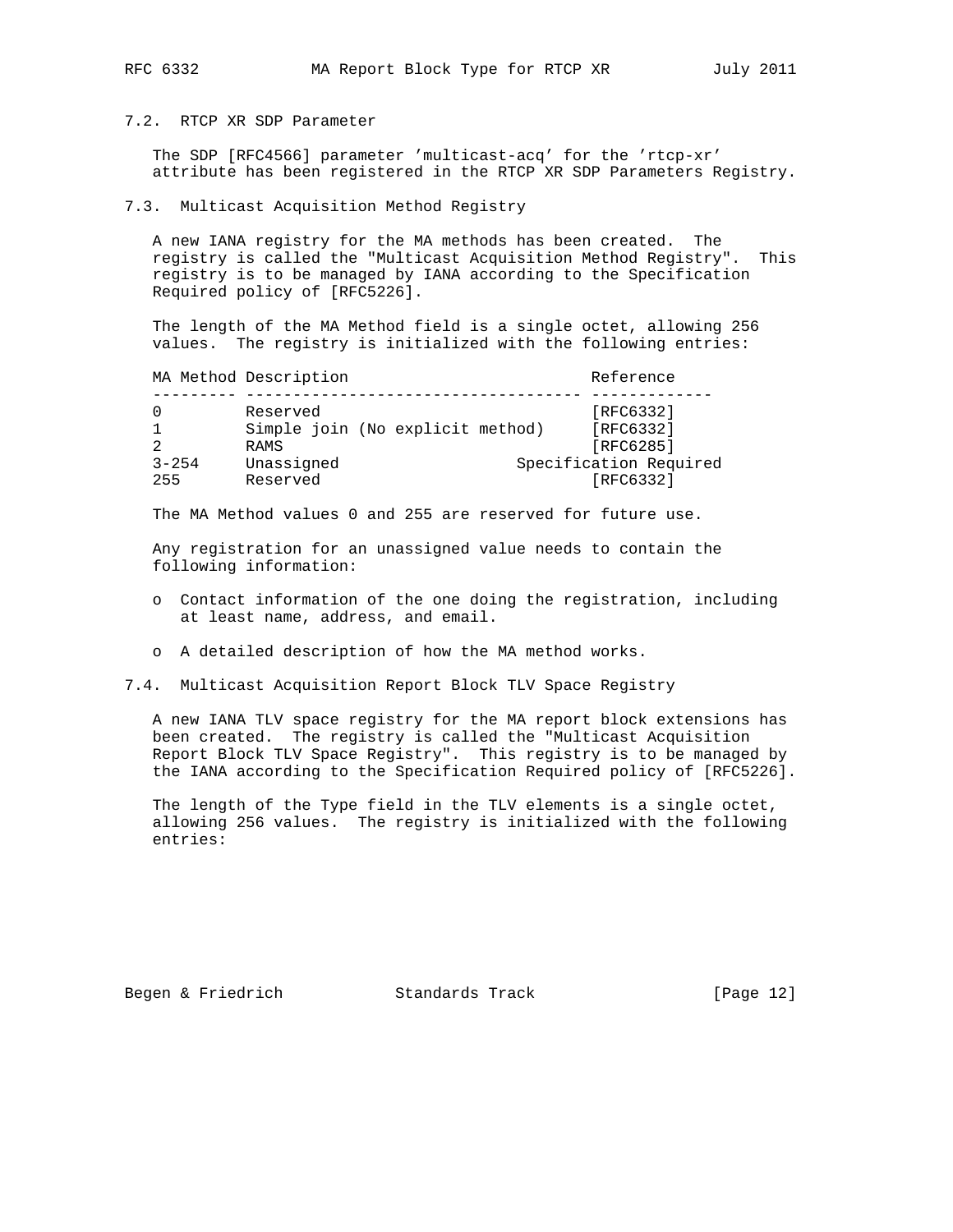| Type           | Description                                    | Reference |
|----------------|------------------------------------------------|-----------|
| 0              | Reserved                                       | [RFC6332] |
|                | RTP Segnum of the First Multicast Packet       | [RFC6332] |
| $\overline{2}$ | SFGMP Join Time                                | [RFC6332] |
| 3              | Application Request-to-Multicast Delta Time    | [RFC6332] |
| 4              | Application Request-to-Presentation Delta Time | [RFC6332] |
| $5 - 10$       | Specification Required<br>Unassigned           |           |
| 11             | Application Request-to-RAMS Request Delta Time | [RFC6332] |
| 12             | RAMS Request-to-RAMS Information Delta Time    | [RFC6332] |
| 13             | RAMS Request-to-Burst Delta Time               | [RFC6332] |
| 14             | RAMS Request-to-Multicast Delta Time           | [RFC6332] |
| 15             | RAMS Request-to-Burst-Completion Delta Time    | [RFC6332] |
| 16             | Number of Duplicate Packets                    | [RFC6332] |
| 17             | Size of Burst-to-Multicast Gap                 | [RFC6332] |
| $18 - 127$     | Specification Required<br>Unassigned           |           |
|                | 128-254 Reserved for private extensions        | [RFC6332] |
| 255            | Reserved                                       | [RFC6332] |

 The Type values 0 and 255 are reserved for future use. The Type values between (and including) 128 and 254 are reserved for private extensions.

 Any registration for an unassigned Type value needs to contain the following information:

- o Contact information of the one doing the registration, including at least name, address, and email.
- o A detailed description of what the new TLV element represents and how it is interpreted.
- 7.5. Multicast Acquisition Status Code Space Registry

 A new IANA TLV space registry for the status codes has been created. The registry is called the "Multicast Acquisition Status Code Space Registry". This registry is to be managed by the IANA according to the Specification Required policy of [RFC5226].

 The length of the Status field is two octets, allowing 65536 codes. However, the status codes have been registered to allow for an easier classification. For example, the values between (and including) 1 and 1000 are primarily used by the MA method of simple join. The values between (and including) 1001 and 2000 are used by the MA method described in [RFC6285]. When registering new status codes for the existing MA methods or newly defined MA methods, registrants are

Begen & Friedrich Standards Track [Page 13]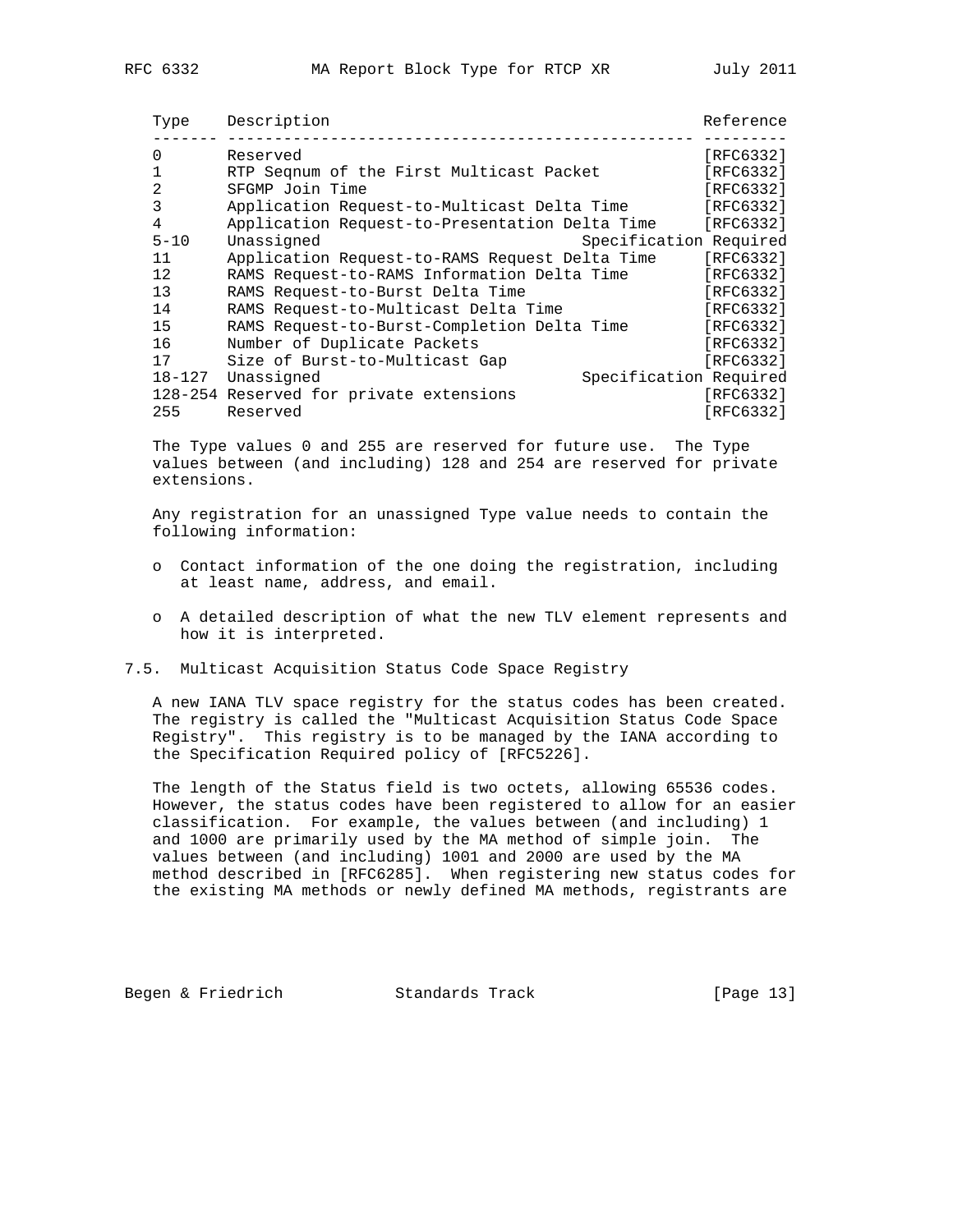encouraged to allocate sufficient continuous space. Note that because of the limited space, not every MA method can be assigned 1000 different values for its status codes.

 The status code 65535 is reserved for future use. The registry is initialized with the following entries:

| Code       | Description                                                | Reference |
|------------|------------------------------------------------------------|-----------|
| 0          | A private status code is included in the message [RFC6332] |           |
|            | Multicast join was successful                              | [RFC6332] |
| 2          | Multicast join has failed                                  | [RFC6332] |
| 3          | A presentation error has occurred                          | [RFC6332] |
| 4          | An unspecified RTP receiver internal error has             |           |
|            | occurred                                                   | [RFC6332] |
| $5 - 1000$ | Unassigned                                                 |           |
| 1001       | RAMS has been successfully completed                       | [RFC6332] |
| 1002       | No RAMS-R message has been sent                            | [RFC6332] |
| 1003       | Invalid RAMS-I message syntax                              | [RFC6332] |
| 1004       | RAMS-I message has timed out                               | [RFC6332] |
| 1005       | RAMS unicast burst has timed out                           | [RFC6332] |
| 1006       | An unspecified RTP receiver internal error has             |           |
|            | occurred during RAMS                                       | [RFC6332] |
| 1007       | A presentation error has occurred during RAMS              | [RFC6332] |
|            | 1008-65534 Unassigned                                      |           |
| 65535      | Reserved                                                   | [RFC6332] |

 Any registration for an unassigned status code needs to contain the following information:

- o Contact information of the one doing the registration, including at least name, address, and email.
- o A detailed description of what the new status code describes and how it is interpreted.
- 8. Acknowledgments

 This specification has greatly benefited from discussions with Michael Lague, Dong Hsu, Carol Iturralde, Xuan Zhong, Dave Oran, Tom Van Caenegem, and many others. The authors would like to thank each of these individuals for their contributions.

Begen & Friedrich Standards Track [Page 14]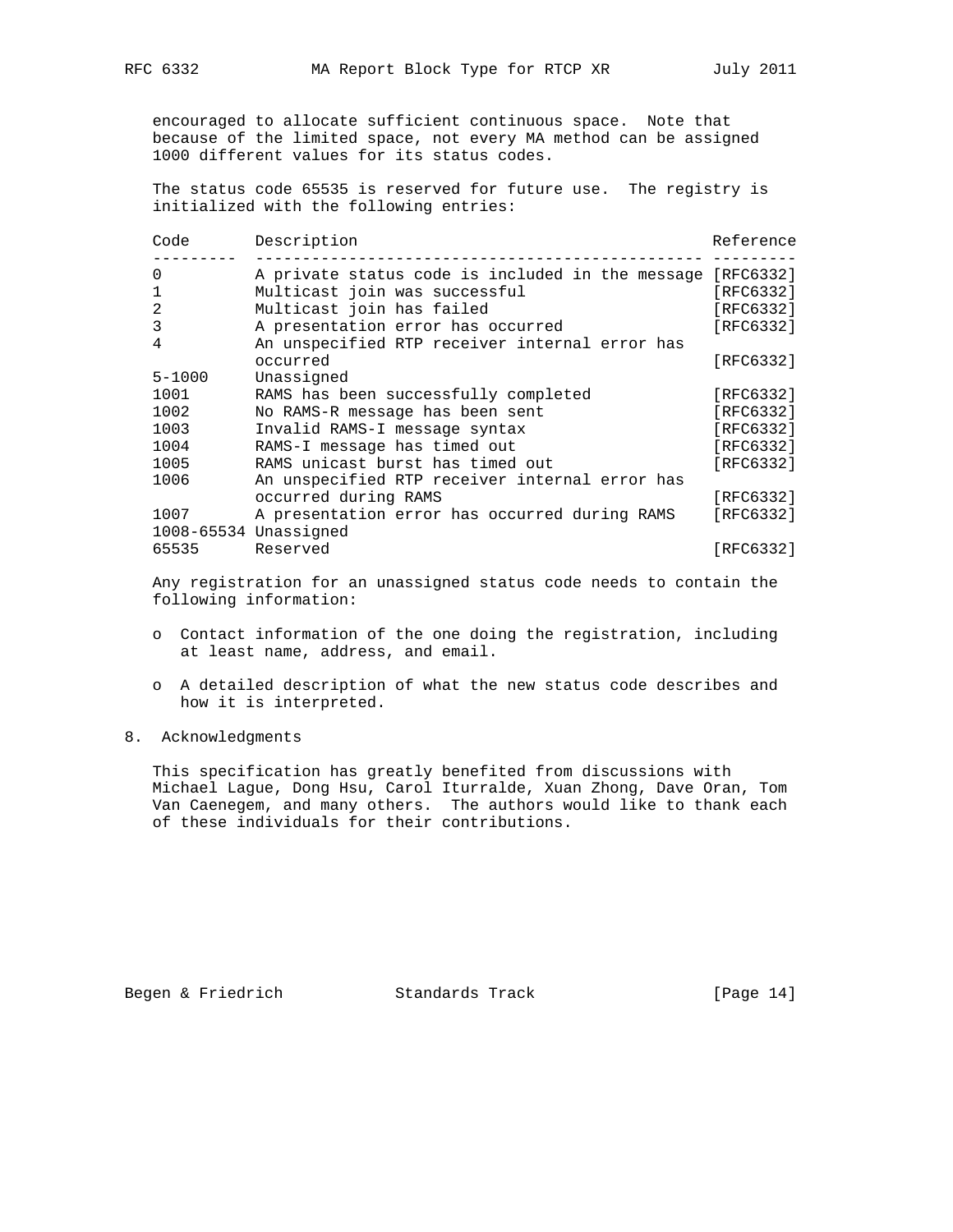# 9. References

- 9.1. Normative References
	- [RFC2119] Bradner, S., "Key words for use in RFCs to Indicate Requirement Levels", BCP 14, RFC 2119, March 1997.
	- [RFC3550] Schulzrinne, H., Casner, S., Frederick, R., and V. Jacobson, "RTP: A Transport Protocol for Real-Time Applications", STD 64, RFC 3550, July 2003.
	- [RFC3611] Friedman, T., Caceres, R., and A. Clark, "RTP Control Protocol Extended Reports (RTCP XR)", RFC 3611, November 2003.
	- [RFC3711] Baugher, M., McGrew, D., Naslund, M., Carrara, E., and K. Norrman, "The Secure Real-time Transport Protocol (SRTP)", RFC 3711, March 2004.
	- [RFC4566] Handley, M., Jacobson, V., and C. Perkins, "SDP: Session Description Protocol", RFC 4566, July 2006.
	- [RFC5234] Crocker, D. and P. Overell, "Augmented BNF for Syntax Specifications: ABNF", STD 68, RFC 5234, January 2008.
	- [RFC6285] Ver Steeg, B., Begen, A., Van Caenegem, T., and Z. Vax, "Unicast-Based Rapid Acquisition of Multicast RTP Sessions", RFC 6285, June 2011.
- 9.2. Informative References
	- [RFC5226] Narten, T. and H. Alvestrand, "Guidelines for Writing an IANA Considerations Section in RFCs", BCP 26, RFC 5226, May 2008.